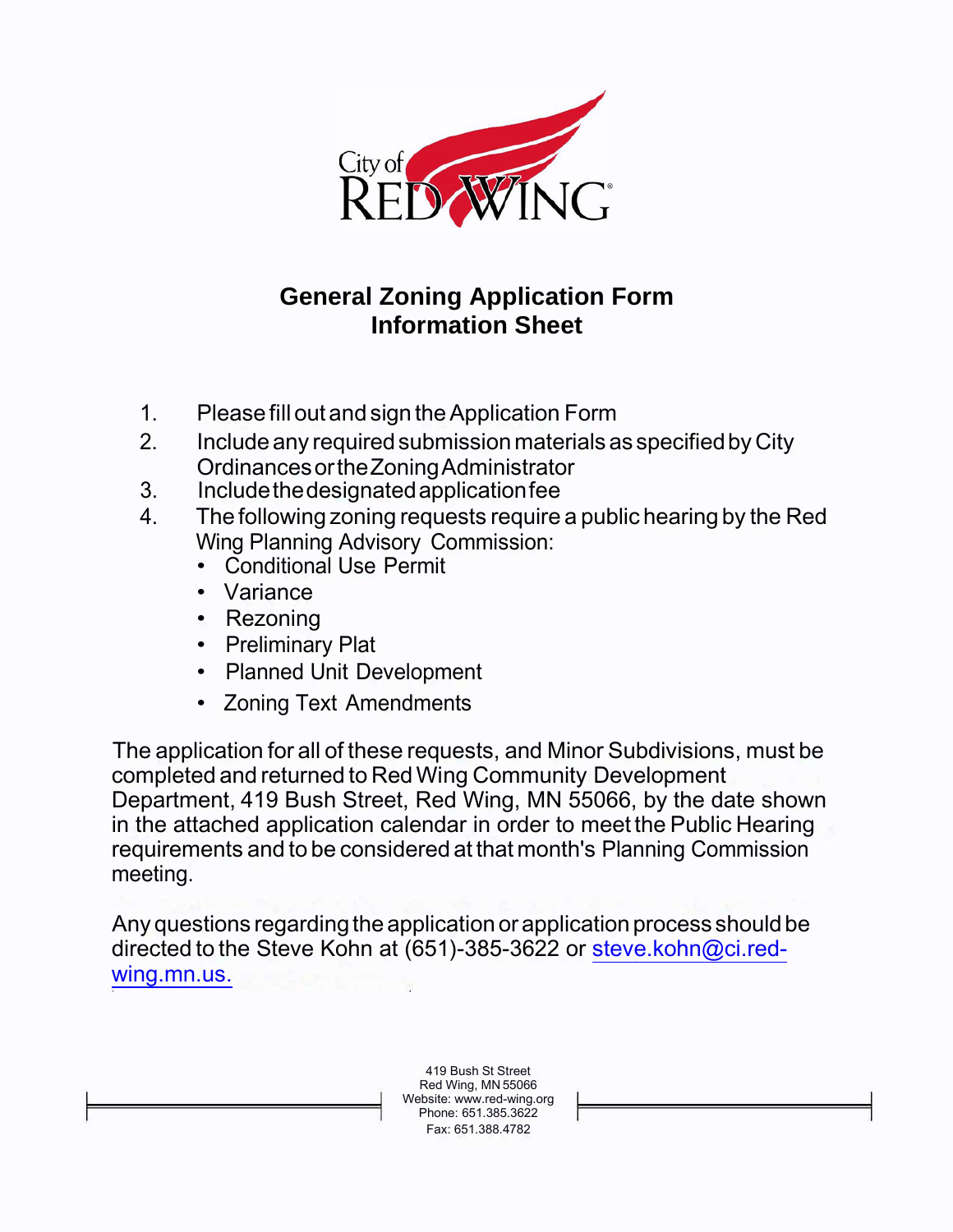

## **2022 Zoning and Subdivision Application Calendar**

Zoning and subdivision applications submitted to the Red Wing Community Development Department that require review by the Planning Commission and City Council will be processed on the following calendar.

| <b>Month</b> | <b>Submittal</b><br><b>Deadline</b> | <b>Planning Commission</b><br><b>Review</b> | <b>City Council</b><br><b>Review</b> |
|--------------|-------------------------------------|---------------------------------------------|--------------------------------------|
| January      | 12/30/2021                          | 1/18/2022                                   | 1/24/2022                            |
| February     | 1/28/2022                           | 2/15/2022                                   | 2/28/2022                            |
| March        | 2/25/2022                           | 3/15/2022                                   | 3/28/2022                            |
| April        | 4/1/2022                            | 4/19/2022                                   | 4/25/2022                            |
| May          | 4/29/2022                           | 5/17/2022                                   | 5/23/2022                            |
| June         | 6/3/2022                            | 6/21/2022                                   | 6/27/2022                            |
| July         | 7/1/2022                            | 7/19/2022                                   | 7/25/2022                            |
| August       | 7/29/2022                           | 8/16/2022                                   | 8/22/2022                            |
| September    | 9/2/2022                            | 9/20/2022                                   | 9/26/2022                            |
| October      | 09/30/2022                          | 10/18/2022                                  | 10/24/2022                           |
| November     | 10/28/2022                          | 11/15/2022                                  | 11/28/2022                           |
| December     | 12/2/2022                           | 12/20/2022                                  | 1/09/2022                            |

For More Information: [www.red-wing.org](http://www.red-wing.org/)

Red Wing Community Development Department Phone: 651-385-3622 419 Bush Street Fax: 651-388-4782<br>Red Wing, MN 55066 Femal: Steve Kohn

E-mail: [Steve.Kohn@ci.red-wing.mn.us](mailto:Steve.Kohn@ci.red-wing.mn.us)

419 Bush Street Red Wing, MN 55066 Website: www.red-wing.org Phone: 651.385.3623 Fax: 651.385.4782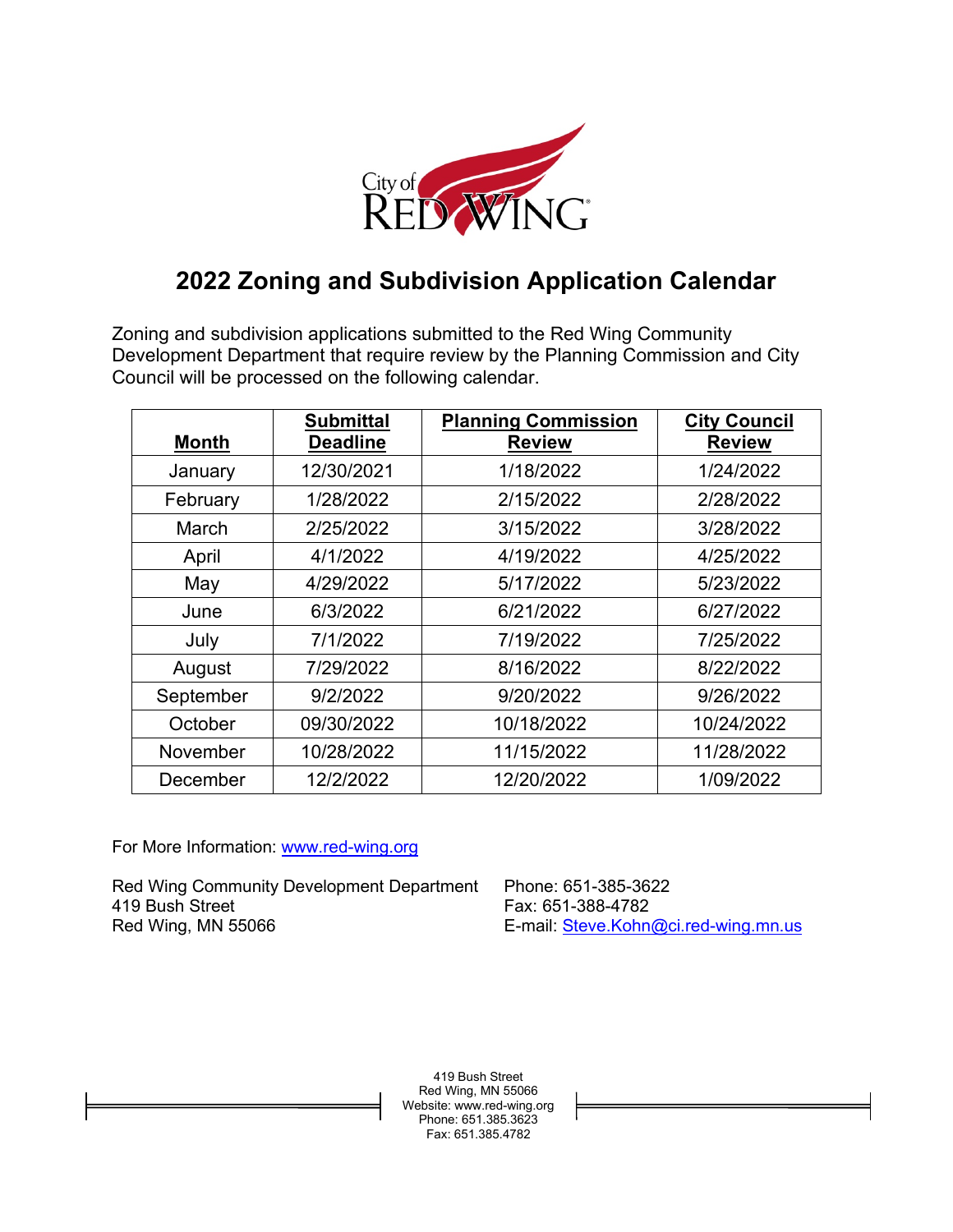

## **General Zoning Application Form**

This application form is required as part of any request to process the planning actions listed below. The City of Red Wing requires specific material to be submitted in conjunction with this form.

| <b>State</b><br>City                                                                                                 |        | Zip                             | City                                                               |        | State                              | Zip |
|----------------------------------------------------------------------------------------------------------------------|--------|---------------------------------|--------------------------------------------------------------------|--------|------------------------------------|-----|
|                                                                                                                      |        |                                 |                                                                    |        |                                    |     |
|                                                                                                                      |        |                                 |                                                                    |        |                                    |     |
| Do you have a developer on this project?                                                                             |        |                                 | Do you have an architect /engineer on this project?                |        |                                    |     |
| $\Box$ Yes $\Box$ No                                                                                                 |        |                                 | $\Box$ Yes<br>$\Box$ No                                            |        |                                    |     |
| Name: Name:                                                                                                          |        |                                 |                                                                    |        | <u> Andrew State (1989)</u>        |     |
|                                                                                                                      |        |                                 |                                                                    |        |                                    |     |
|                                                                                                                      |        |                                 |                                                                    |        |                                    |     |
|                                                                                                                      |        |                                 |                                                                    |        |                                    |     |
| <u> 1989 - Johann Stein, marwolaethau a bhann an t-Amhair an t-Amhair an t-Amhair an t-Amhair an t-Amhair an t-A</u> |        |                                 |                                                                    |        |                                    |     |
|                                                                                                                      |        |                                 |                                                                    |        |                                    |     |
|                                                                                                                      |        |                                 |                                                                    |        |                                    |     |
| <b>Administrative Subdivision</b>                                                                                    | $\Box$ |                                 | <b>Conditional Use Permit</b><br><b>Preliminary Plat</b><br>$\Box$ |        |                                    |     |
| <b>Annexation Application</b><br>$\Box$                                                                              |        | □ Easement Vacation             |                                                                    |        | □ Rezoning                         |     |
| <b>Bed and Breakfast</b><br>$\Box$                                                                                   | $\Box$ | <b>Environmental Assessment</b> |                                                                    | $\Box$ | <b>Street &amp; Alley Vacation</b> |     |
| Certificate of Compliance (also Fence Permit)<br>$\Box$                                                              | $\Box$ | <b>Final Plat</b>               |                                                                    | $\Box$ | Variance                           |     |
| Certificate of Design Review                                                                                         | $\Box$ | <b>Grading Permit</b>           |                                                                    | $\Box$ | <b>Zoning Appeal</b>               |     |
| <b>Combination of Parcels</b><br>Π.                                                                                  |        | <b>Minor Subdivision</b>        |                                                                    | □      | <b>Zoning Text Amendment</b>       |     |
| Comprehensive Plan Amendment                                                                                         |        | □ Planned Unit Development      |                                                                    |        | □ Other ______________________     |     |
| <b>Description of request:</b>                                                                                       |        |                                 |                                                                    |        |                                    |     |
|                                                                                                                      |        |                                 |                                                                    |        |                                    |     |